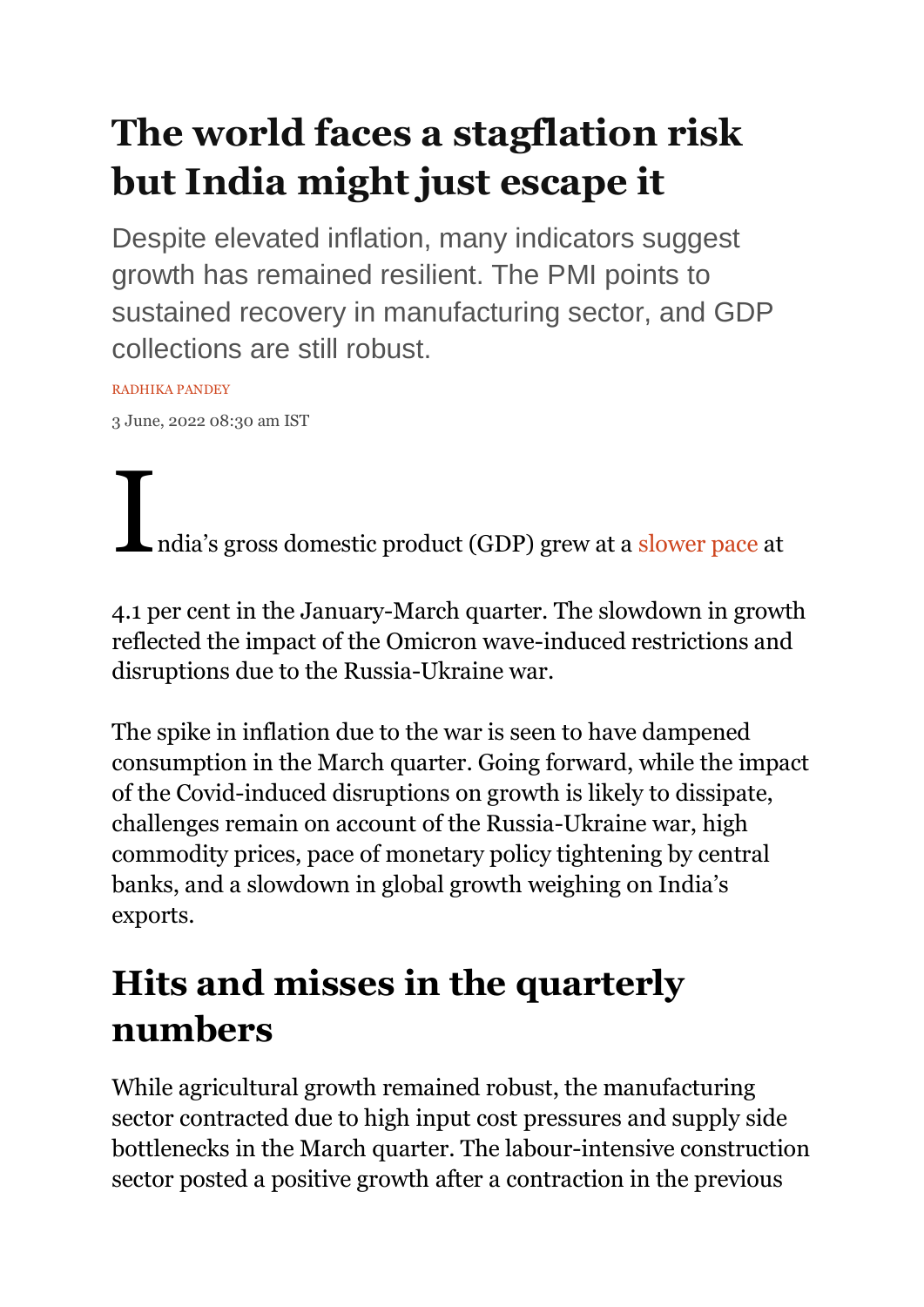quarter due to the government's capex push and a revival in the real estate sector.

From the expenditure side, the key cause of concern has been the moderation in consumption. The share of consumption in GDP declined from 63 per cent in the December quarter to 59 per cent in the March quarter. However, the share of investment in GDP showed an encouraging rise.

#### **Recovery in 2021-22**

Apart from the quarterly growth estimates, the National Statistics Office (NSO) released the annual growth numbers for 2021-22 (FY 2022). With an 8.7 per cent growth in 2021-22, India continues to remain the fastest growing economy in 2021-22 despite a slowdown in the March quarter.

The annual growth numbers are significant as they reveal the pace of recovery after the economy was hit by the Covid-19 pandemic in 2020. Most sectors apart from the contact-intensive sectors (trade, hotels, transport, communication and services) have attained their pre-pandemic levels. The contact-intensive services are still 89 per cent of their pre-pandemic levels.

The annual numbers also show that consumption posted a muted growth in 2021-22. Its share in GDP has seen a decline as elevated inflation and waves of pandemic took a toll on discretionary spending. The silver lining has been the performance of investment. Its share in GDP has seen an increase.

## **Risk of global stagflation**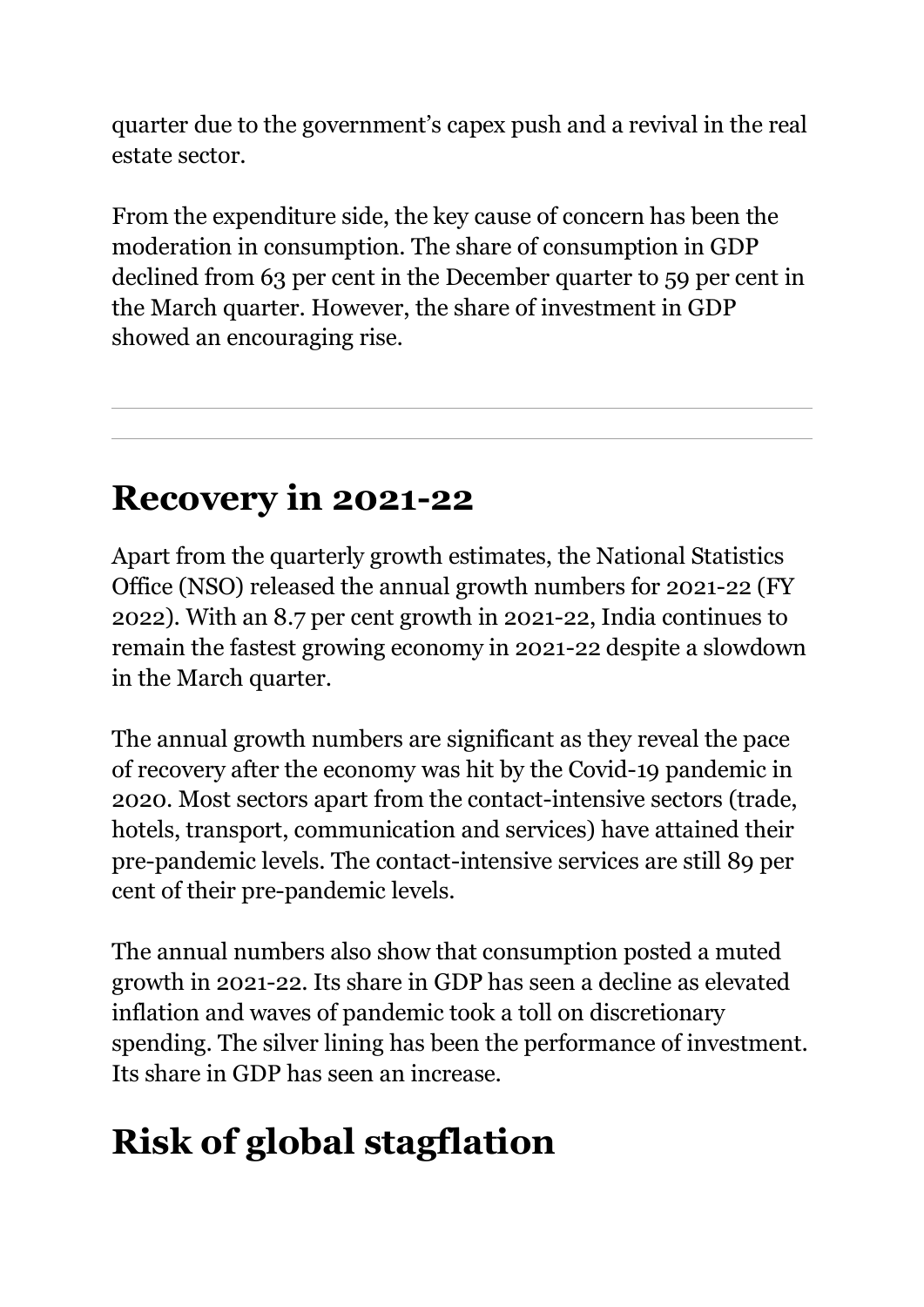The record high global inflation and aggressive tightening by central banks amid an uneven growth recovery has sparked fears of stagflation. Stagflation becomes a concern when inflation is high in a period of slow economic growth. Owing to the economic damage from the Russia-Ukraine conflict, the International Monetary Fund (IMF) in its April [World Economic Outlook](https://www.imf.org/en/Publications/WEO/Issues/2022/04/19/world-economic-outlook-april-2022) has sharply cut its projection for global growth from 6.1 per cent in 2021 to 3.6 per cent in 2022. Due to the war-induced price pressures, the IMF has raised inflation projections for both advanced and emerging economies.

Central banks world over are facing the challenge of achieving a [soft](https://www.cnbc.com/2022/05/03/the-feds-aggressive-hiking-campaign-will-lead-to-a-recession-according-to-cnbc-survey.html)  [landing,](https://www.cnbc.com/2022/05/03/the-feds-aggressive-hiking-campaign-will-lead-to-a-recession-according-to-cnbc-survey.html) that is taming inflation without triggering a sharp economic downturn. In the US, there are concerns that the quick pace of tightening by the Federal Reserve could create recessionary conditions.

The US targets long-term inflation of 2 per cent, but inflation has skyrocketed to more than 8 per cent in recent months. The probability of recession in Europe has also increased as it has been much harder hit by the economic impact of the Ukraine war amid [record spike](https://ec.europa.eu/eurostat/documents/2995521/14636256/2-31052022-AP-EN.pdf/3ba84e21-80e6-fc2f-6354-2b83b1ec5d35?t=1653913778479) in inflation.

### **Stagflation risk in India is currently low**

Even as elevated inflation poses a challenge to growth, many high frequency indicators suggest that growth has remained resilient. The [Manufacturing Purchasing Managers' Index \(PMI\)](https://indianexpress.com/article/business/indias-manufacturing-sector-growth-high-inflation-7946921/) stood at 54.6 in May, from 54.7 in April, pointing to a sustained recovery across the sector.

The PMI also suggests improvement in manufacturing sector jobs due to improvement in sales. Goods and Services Tax (GST) [collections](https://timesofindia.indiatimes.com/business/india-business/gst-collection-in-may-at-over-rs-1-40-lakh-crore-15-lower-than-last-month/articleshow/91937995.cms) for the month of May came in at over Rs 1.4 lakh